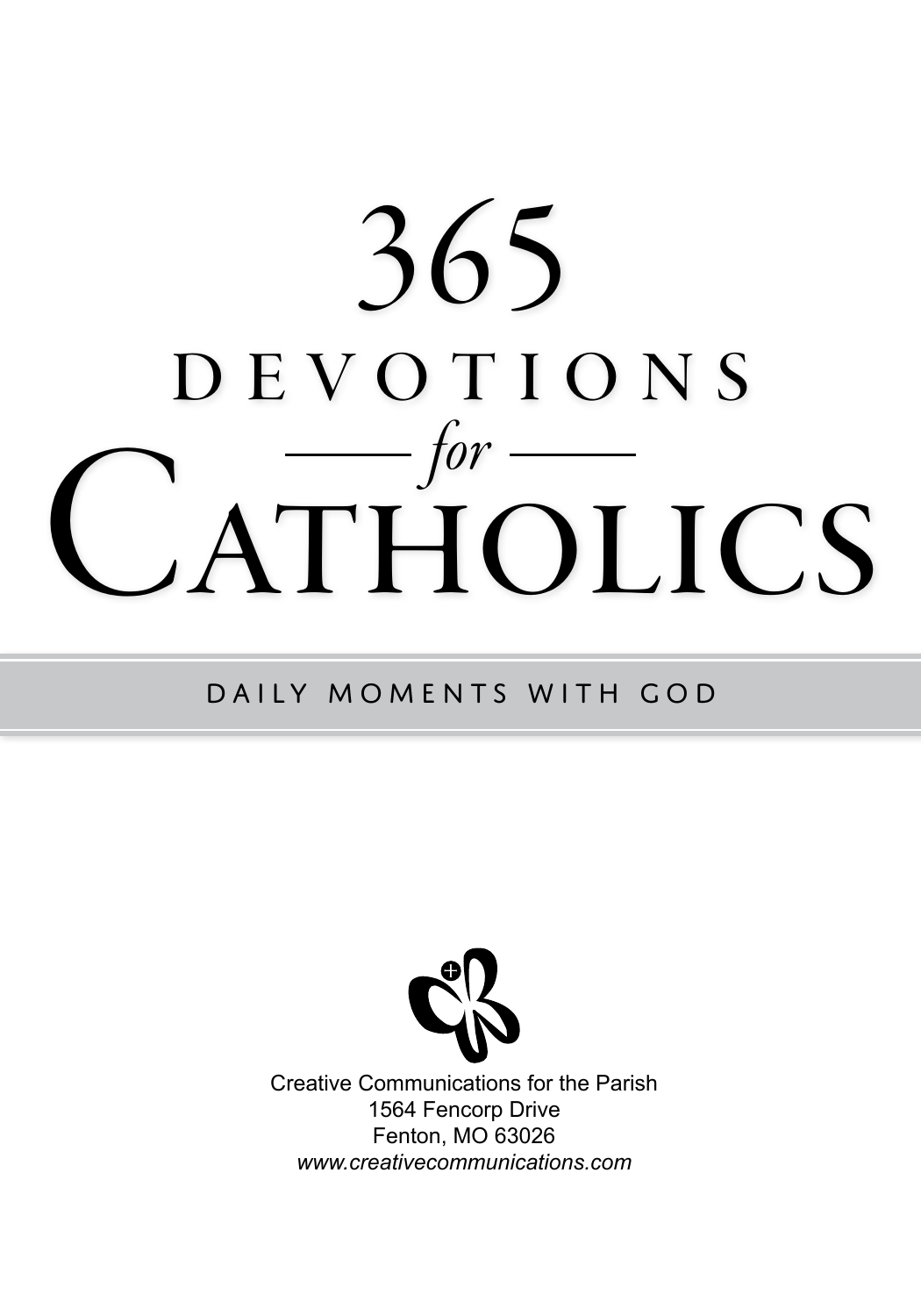#### *365 Devotions for Catholics: Daily Moments with God*

was compiled by Terence Hegarty and Paul Pennick for Creative Communications for the Parish, 1564 Fencorp Drive, Fenton, MO 63026. 800-325-9414.

> www.livingfaith.com www.creativecommunications.com

> > ISBN: 978-1-68279-130-1

Cover photo: Shutterstock.com Cover design: Lindsey Galvin

Copyright © 2016 Creative Communications for the Parish, a Division of Bayard, Inc. All rights reserved. No part of this publication may be reproduced in any manner without prior written permission of the publisher.

Scripture texts in this work are taken from the **New American Bible with Revised New Testament and Revised Psalms** © 1991, 1986, 1970 Confraternity of Christian Doctrine, Washington, DC, and are used by permission of the copyright owner. All rights reserved. No part of the **New American Bible** may be reproduced in any form without permission in writing from the copyright owner.

Printed in the U.S.A.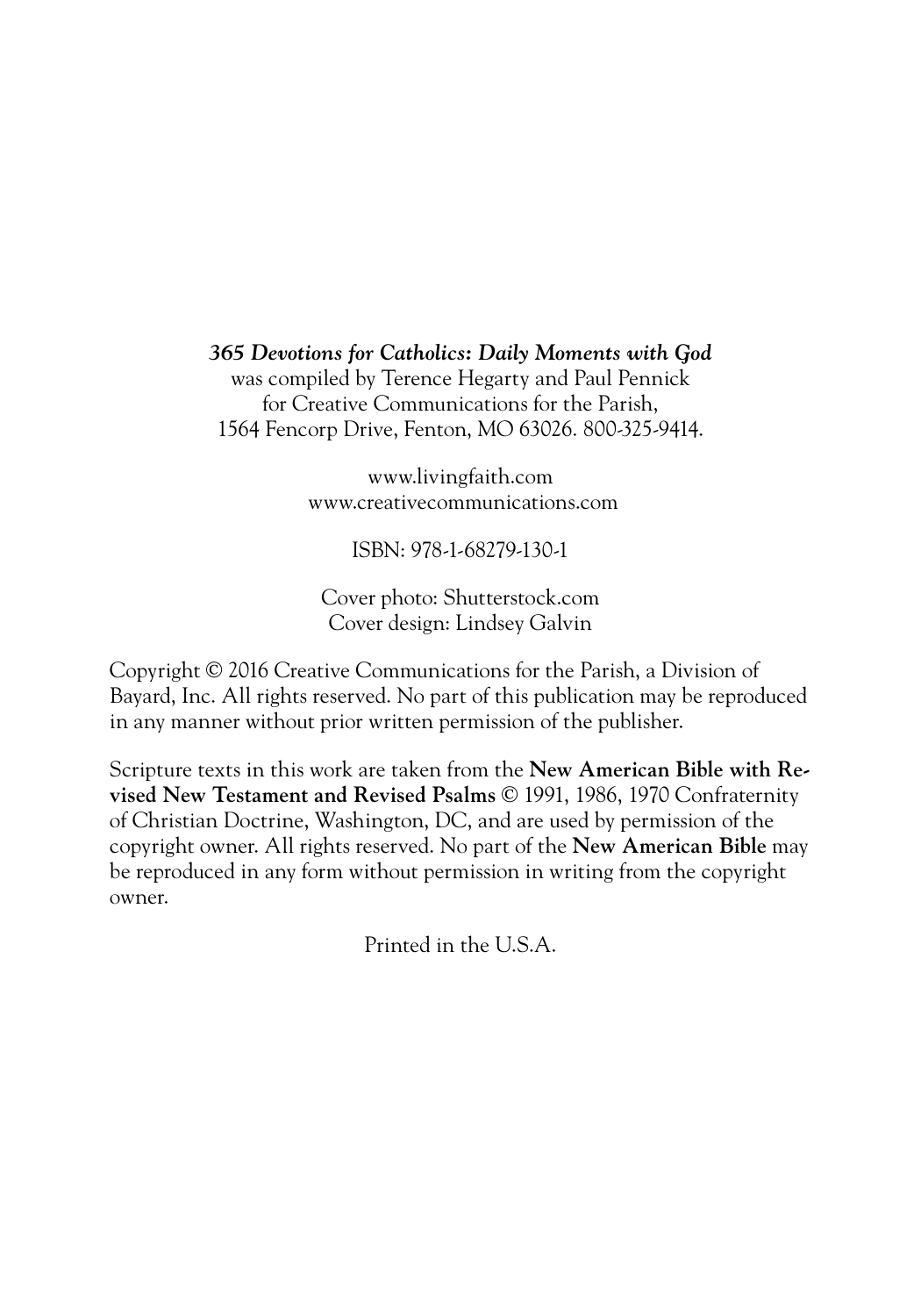## TABLE OF CONTENTS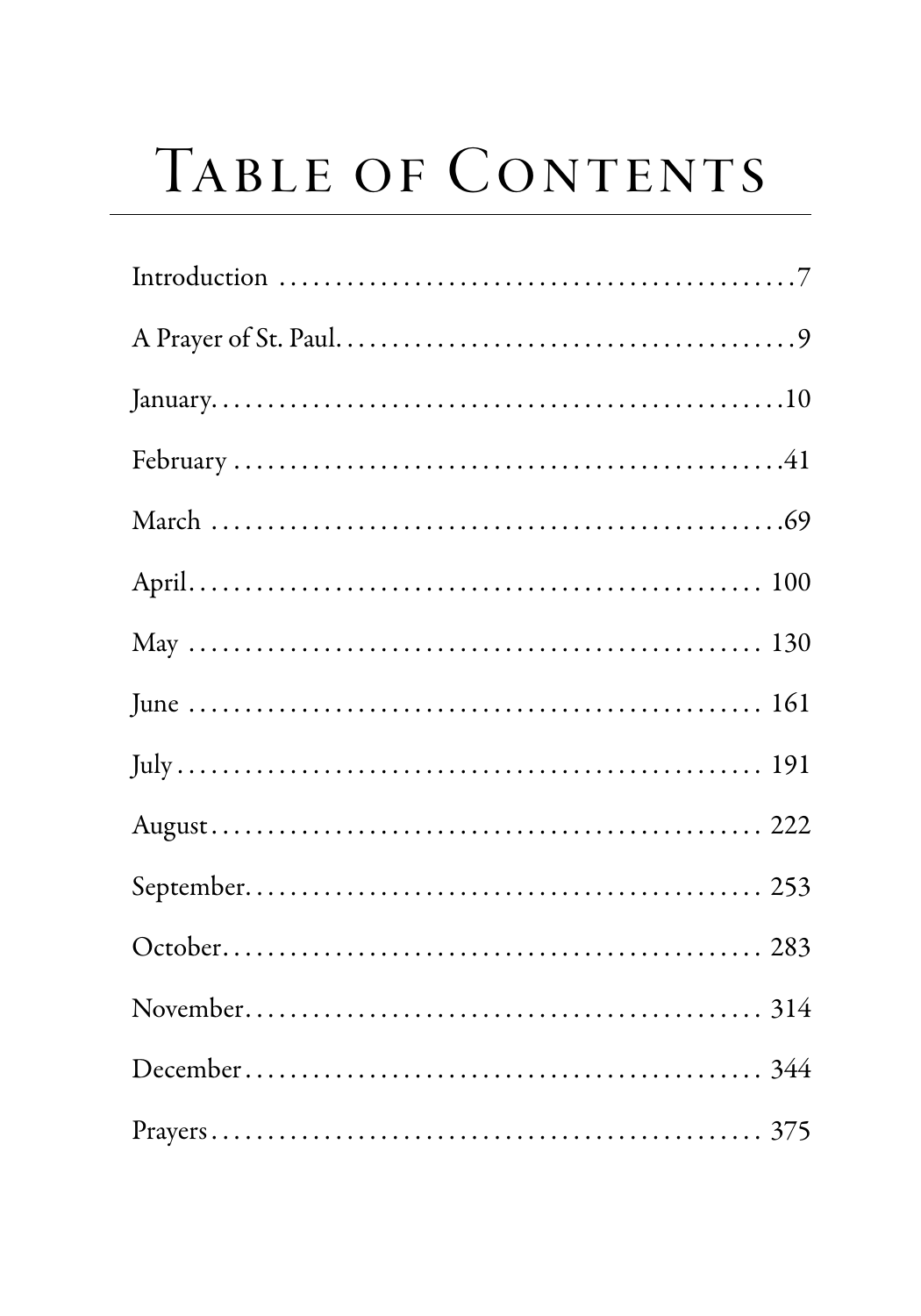#### Introduction

This is the day the Lorp has made; let us be glad and rejoice in it. Psalm 118:24

Words have power. They influence our thoughts, our emotions and our actions. A talented novelist can make us laugh or cry. An investigative journalist reporting on injustices can make us angry. But no words have more power than the Word of God. And no person is more powerful than Jesus, the Word Made Flesh.

By gifting us with his word, God invites us every day to walk with him, to seek him and to constantly better ourselves. In the pages that follow, you will find inspiring, challenging and thoughtprovoking devotions to accompany you each day of the entire year.

By reflecting on God's word, we can come to enjoy a greater prayer life and deepen our relationship with God, creating a bond that transcends language and logic. With *365 Devotions for Catholics*, our *Living Faith: Daily Catholic Devotions* authors are hoping that their everyday experiences—their joys, their sorrows, their struggles—can help readers on their own journey with God. What you will find here are some of the very best reflections that have appeared in the pages of *Living Faith* over the last several years.

As Catholics, we count the 40 days of Lent in anticipation of the joy of Easter, we count the 28 days of Advent and the number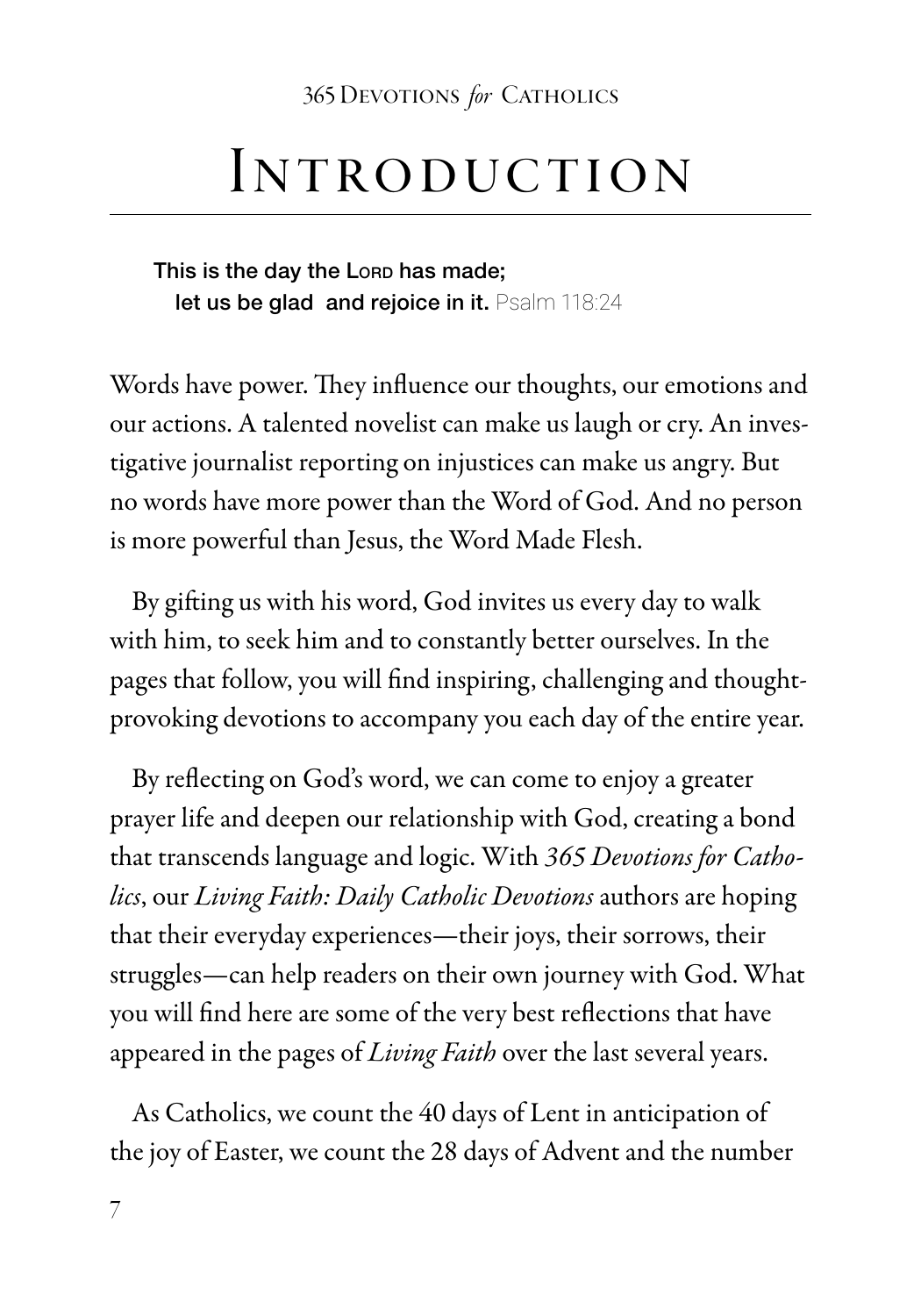of shopping days until Christmas. Some count the days until their retirement.

But in all of that "counting down," let us take a few moments daily, through these devotions, to remember that each day is a gift. A day should not be something to simply count down or get through. It is precious—every single day that we are granted life is sacred. Every day, every hour, every minute, every second is a gift from God.

Let this book serve as a tangible reminder that what we do with our time really does matter—every day.

Enjoy the journey!

Terence Hegarty Editor, *Living Faith: Daily Catholic Devotions*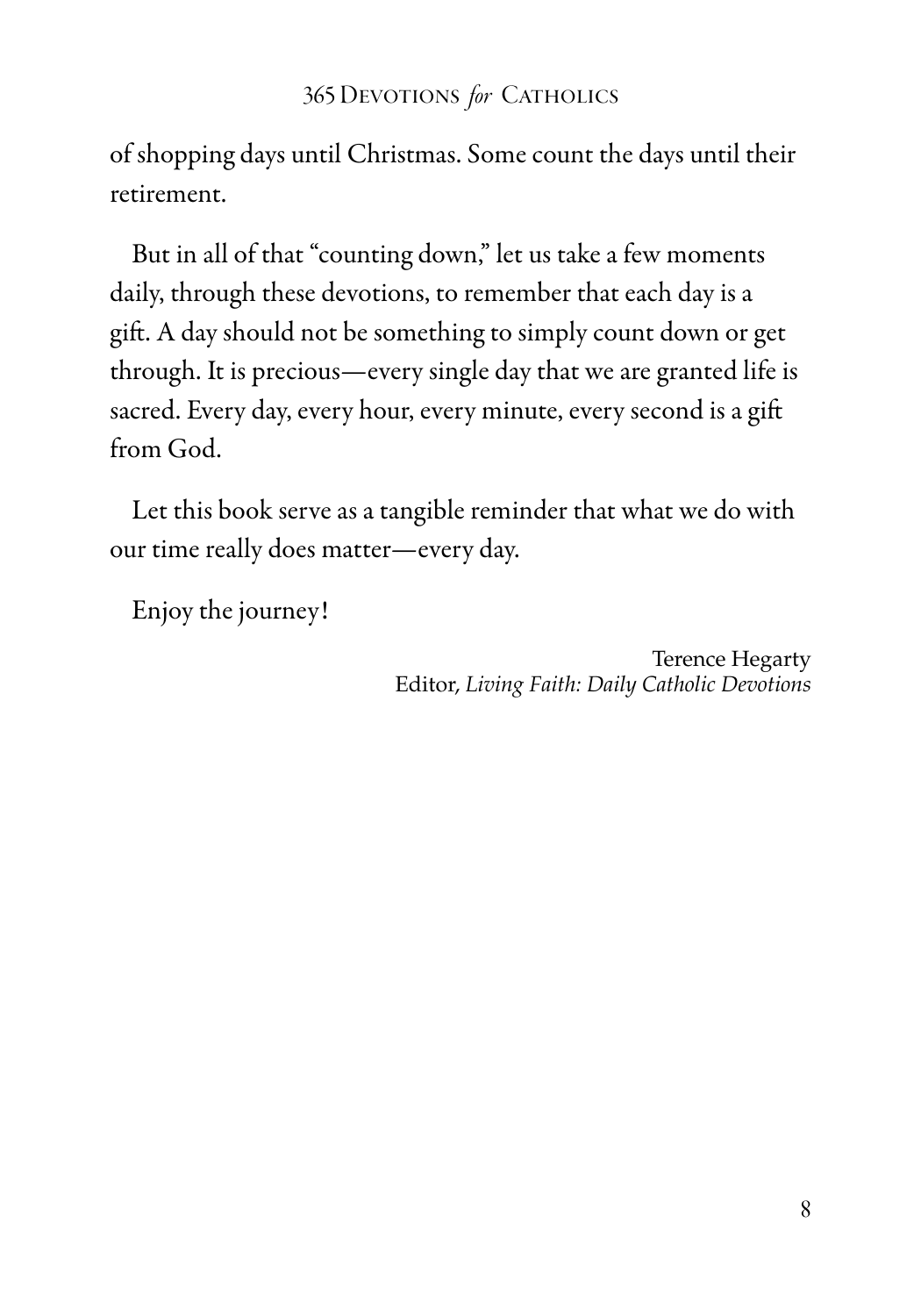#### A PRAYER OF ST. PAUL

I kneel before the Father, from whom every family in heaven and on earth is named, that he may grant you in accord with the riches of his glory to be strengthened with power through his Spirit in the inner self, and that Christ may dwell in your hearts through faith; that you, rooted and grounded in love, may have strength to comprehend with all the holy ones what is the breadth and length and height and depth, and to know the love of Christ that surpasses knowledge, so that you may be filled with all the fullness of God…to him be glory in the church and in Christ Jesus to all generations, forever and ever. Amen.

Ephesians 3:14-19, 21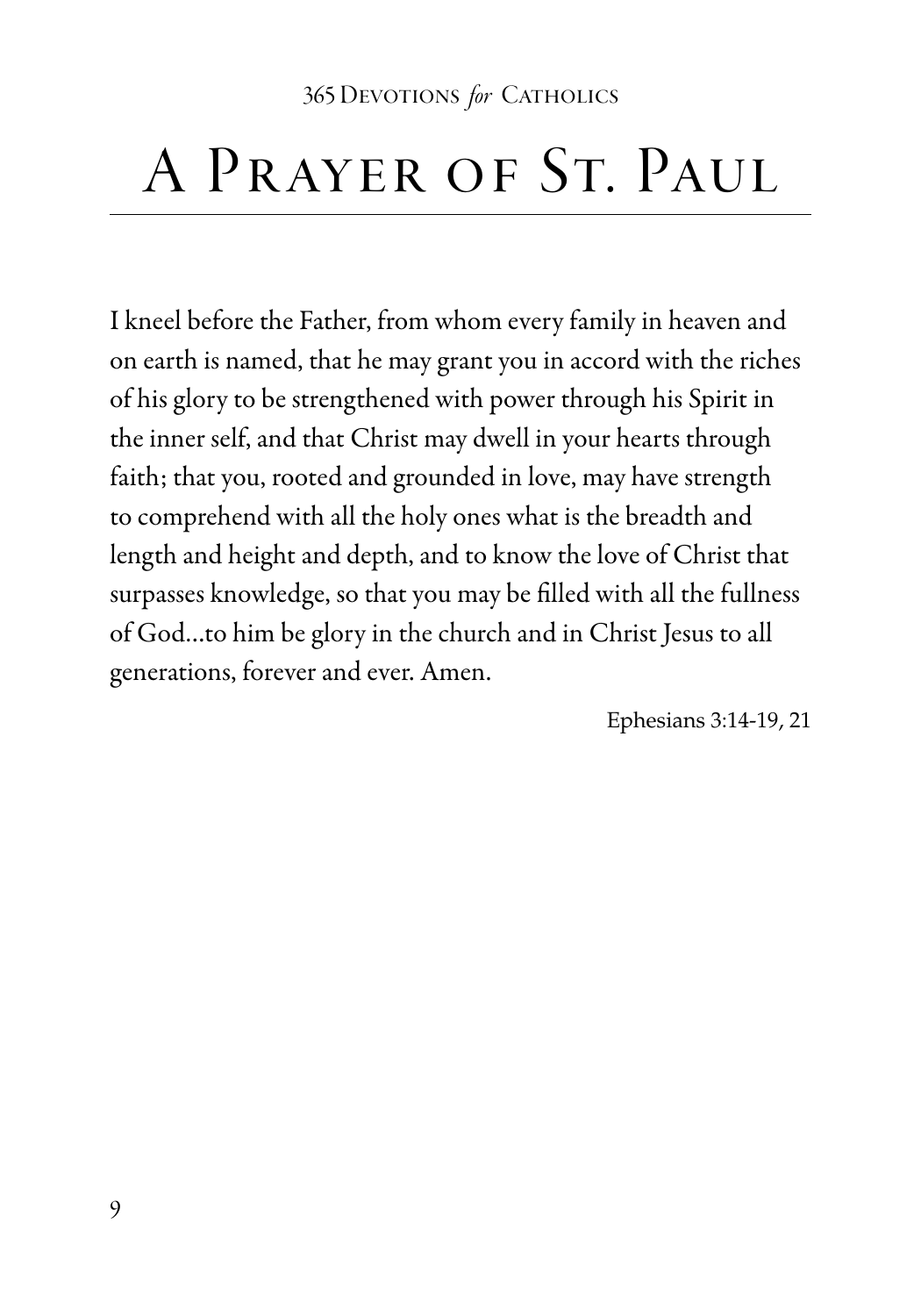### 'In Memory of Me'

I remember the deeds of the Lord. Psalm 77:12

If you're looking for a life-changing biblical verse to grab on to, here it is. Do this, and your life will surely be different.

To remember what God has done—his creating, his saving, his sending the Spirit—is to view our life in the context of reality. Only then can we see our way forward. If we forget what God has done, we neglect reality; inevitably, we go astray.

How do we remember? Above all, we remember in the Mass. Not simply a remembering of a past event, the Mass is the great remembering in which Christ's sacrifice again becomes present to us. We remember that God has created us, that he has sent his Son to us, that his Son has given his life for us and for all. But we each need our own ways of remembering. For the psalmist, it is a matter of meditating and pondering (Psalm 77:13).

What means will you or I use today to remember the deeds of the Lord?

Kevin Perrotta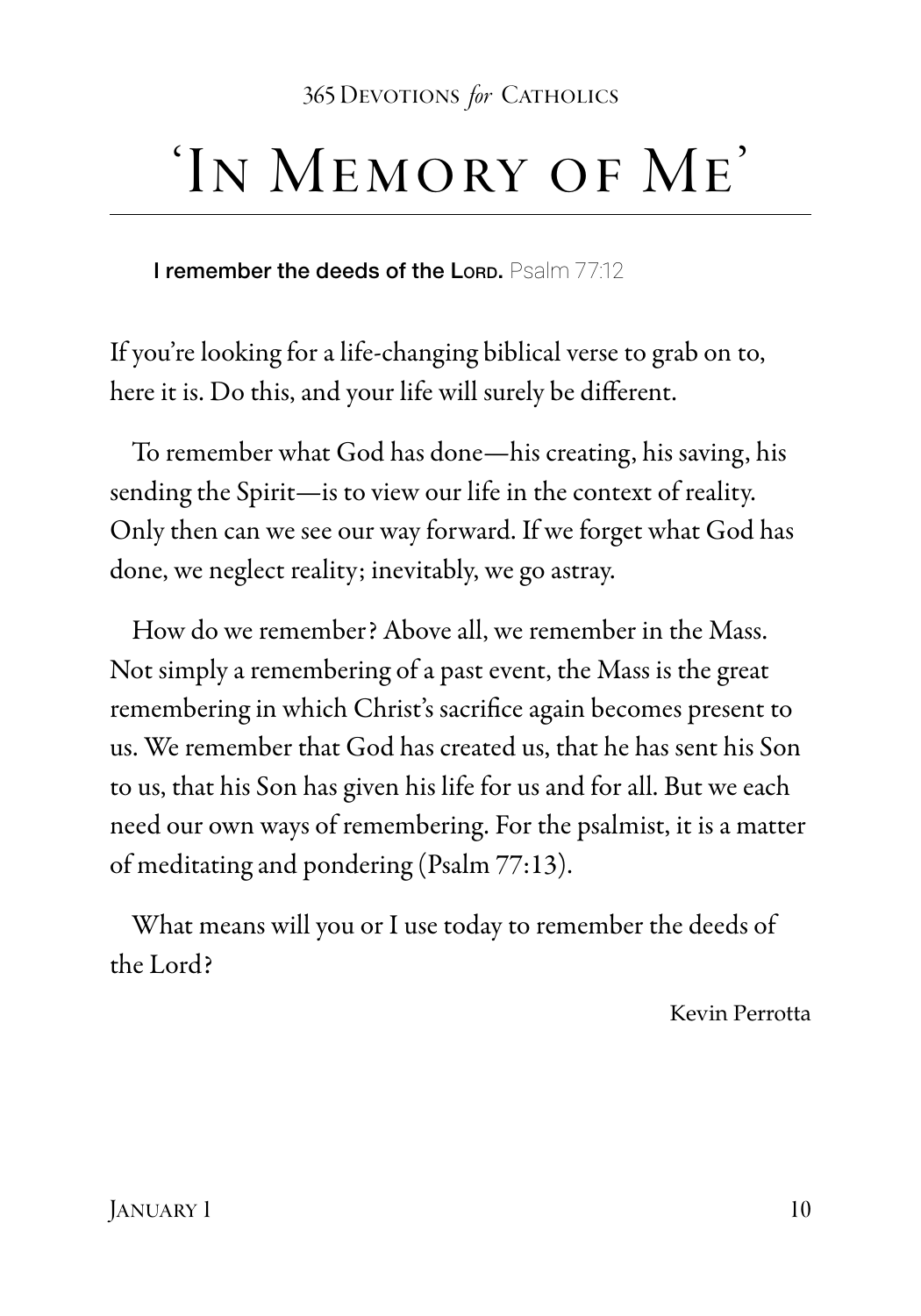#### SHARING THE WEALTH TODAY

But God said to him, "You fool, this night your life will be demanded of you; and the things you have prepared, to whom will they belong?" Luke 12:20

Who doesn't sympathize with the man who wanted to hoard his harvest to enjoy later? We've heard time and again of the need to save for the future.

But God also calls us to live in the present. Thinking you'll volunteer every week at a homeless shelter once the kids are out of the house? Volunteer an hour or two a month now. Thinking you'll spend an hour a day in prayer once you retire? Pray ten minutes on the way to work or the grocery store today.

The plans we make for the future have a way of being turned on their heads. Let's resolve to share our gifts responsibly and as fully as possible today rather than waiting for "someday."

*Lord, help me be present to your will today and every day.*

Melanie Rigney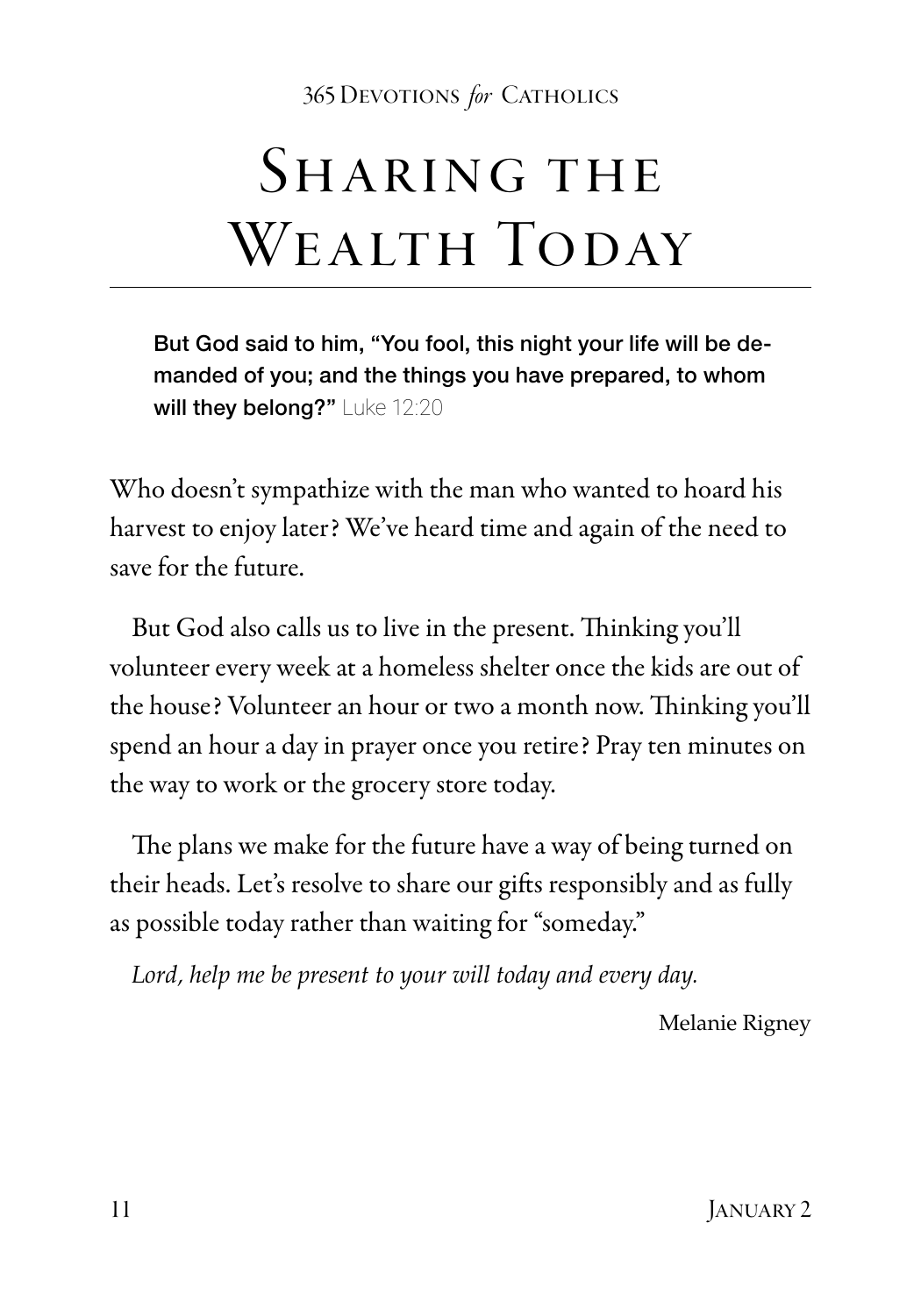#### Noticing Goodness

He must increase: I must decrease. John 3:30

This line of John the Baptist about Jesus can serve as powerful spiritual direction for us in these times that are significantly challenging for many, whether with economic and employment crises or with the other strains and losses of daily living. It is easy to be overwhelmed with the difficulties, constantly working the problems, feeling the fear close in. "He must increase; I must decrease" could be a mantra, as we deliberately focus in this moment on the immediate presence of God's saving love rather than turning our attention in dread to the threat of what frightens us.

What helps me the most to do this is to try to notice any aspect of goodness right here in this moment—anything beautiful or peaceful or delicious or interesting or encouraging or kind. Noticing goodness makes my awareness of God's presence increase and my fear-gripped sense of self decrease.

*Beloved God, please help me to live increasingly in trust, knowing ever more deeply that you are right here with me now and always.* 

Patricia Livingston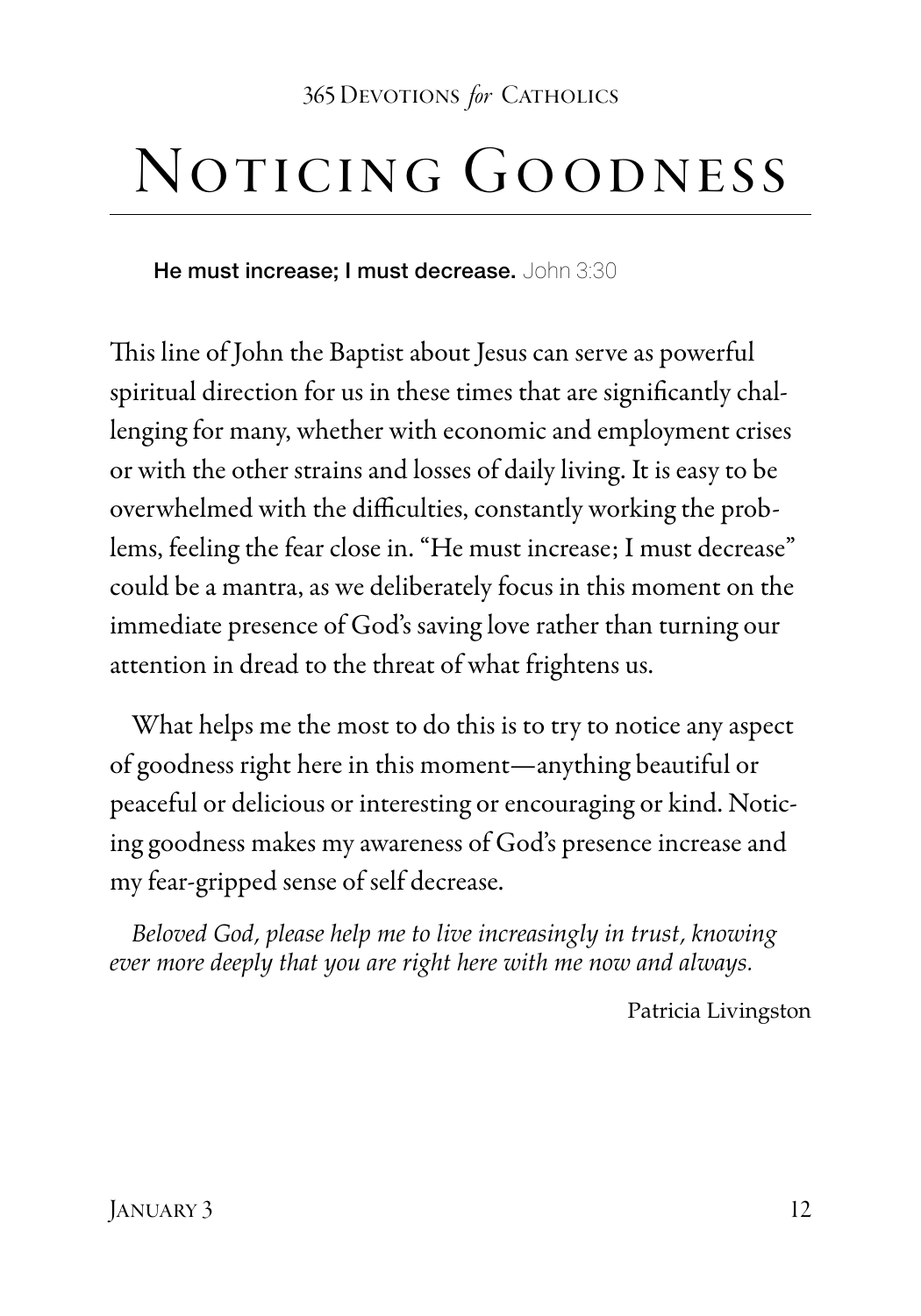#### TRUE SATISFACTION

They all ate and were satisfied. Mark 6:42

We're in the week of rude awakenings. Our lives are getting back to normal after thanksgiving, Advent, Christmas and New Year's. Many of us spent too much money trying to fill emotional and physical holes with family and friends. Now we've found the holes are still there, along with new ones in our bank accounts. No matter how noble or selfless our intentions, excess in this world doesn't satisfy long-term.

The disciples despaired at the cost of feeding the crowd, saying they'd need 200 days of wages. And yet, they learned that with Christ, five loaves and two fish were more than sufficient.

As we work on resolutions to spend, eat and drink less, may we also resolve to trust more in the Master's love, which feeds and satisfies like nothing else.

*Lord, I praise your name. True satisfaction begins and ends with you.*

Melanie Rigney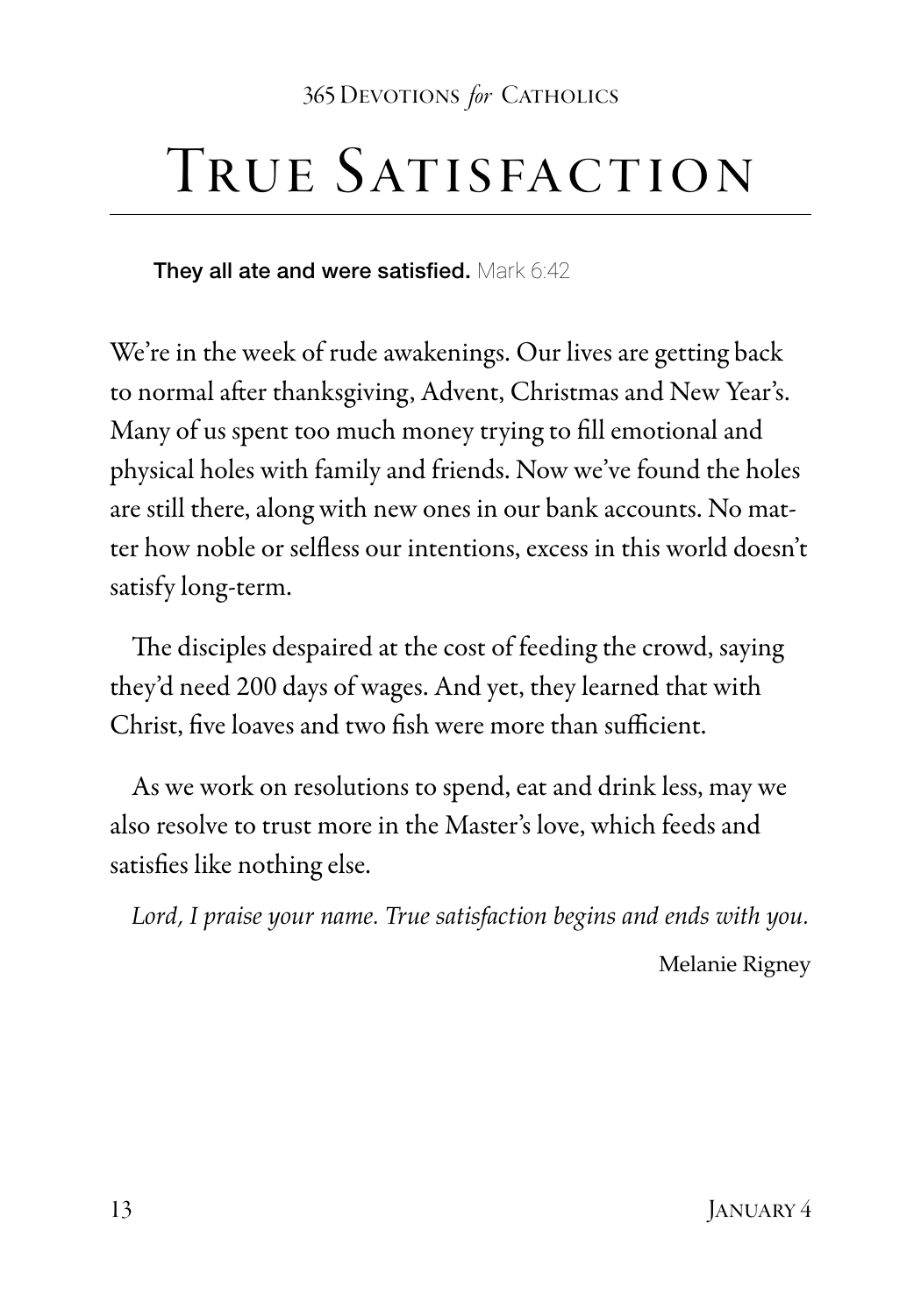## WHEN ENOUGH Is Enough

What profit is there for one to gain the whole world yet lose or forfeit himself? Luke 9:25

It's possible to accumulate so much of "the world" that you lose your own "self." We expend so much time, effort and psychic energy trying to fortify our lives with the things of this world; we would do well to be on guard that we don't gain too much of this stuff. We live in the world, of course, and everyone has a right to food, clothing, shelter, education, rest and restful recreation, personal safety and so forth. But it's possible to get to a point where these things smother our deepest and truest selves.

So be careful that you don't gain too much of a good thing. In this new year, pray for the wisdom to recognize when enough is enough. As long as there are people who don't have anywhere near enough, of course, there will always be opportunities to share because nobody deserves too much of a good thing.

*Lord Jesus, help me see when enough is enough.*

Mitch Finley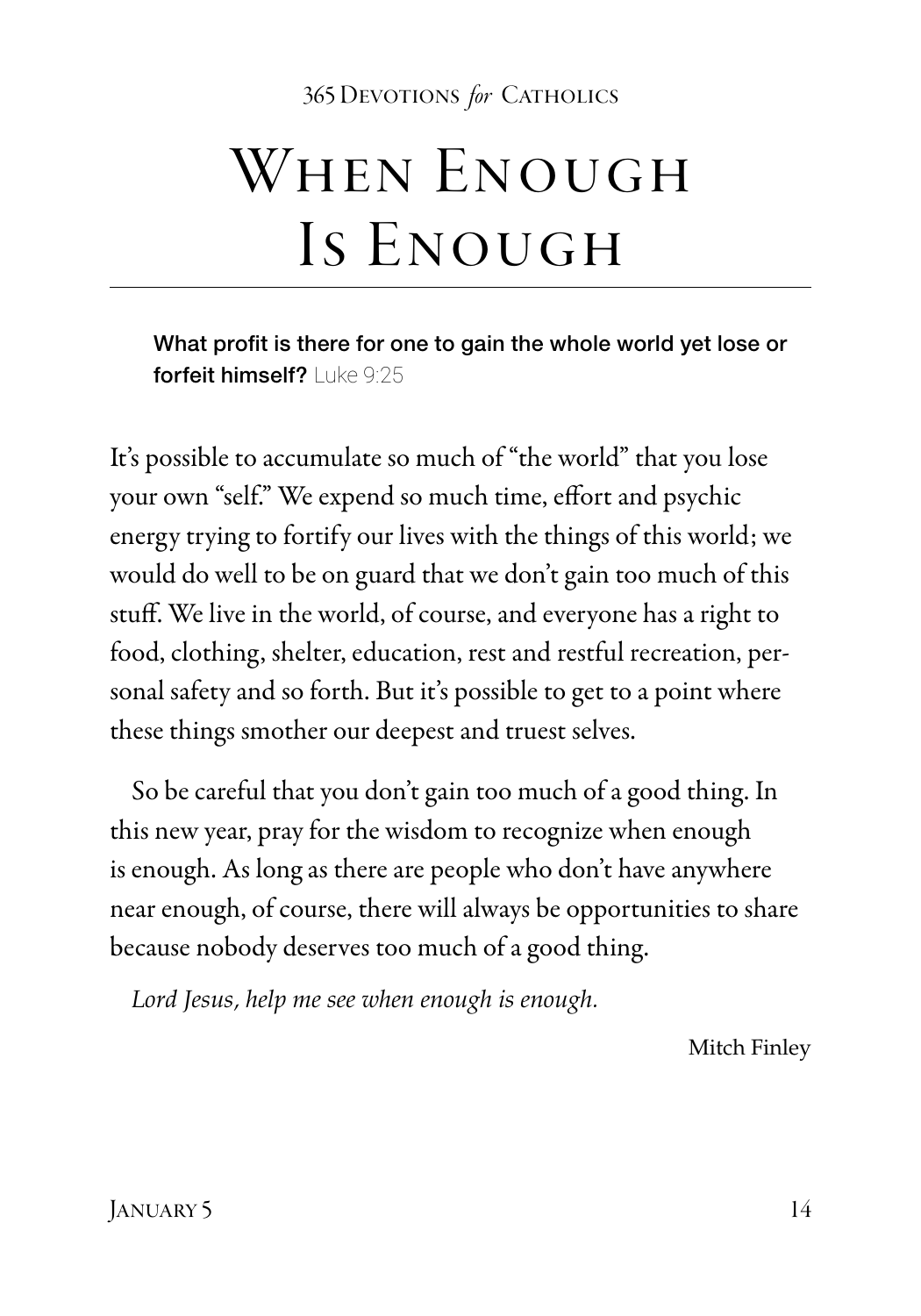#### Being Reborn

Let your kindness comfort me, according to your promise to your servants. Psalm 119:76

Being born occurs throughout our lives. We emerge from darkness many times. Like that first trip through the birth canal, we never make it on our own. We come from mothers and lots of others. Self-creation is the myth; everyone needs a push and prayer to reach the light. When we cannot see the way ahead, a word may find us. Groans give way to gratitude. Compassion is real. The unfolding of a life pauses at death and then moves onward.

Being here is the gift, but it's not always apparent. We fall down. Someone must be to blame, and perhaps it is God. We can dig ourselves in deep before we remember to look up. Every pit opens to the sky.

We wanted to have it all, and we failed. But it's surprising how well what is broken catches the light. God, bring me to life in the spirit of compassion.

Jeanne Schuler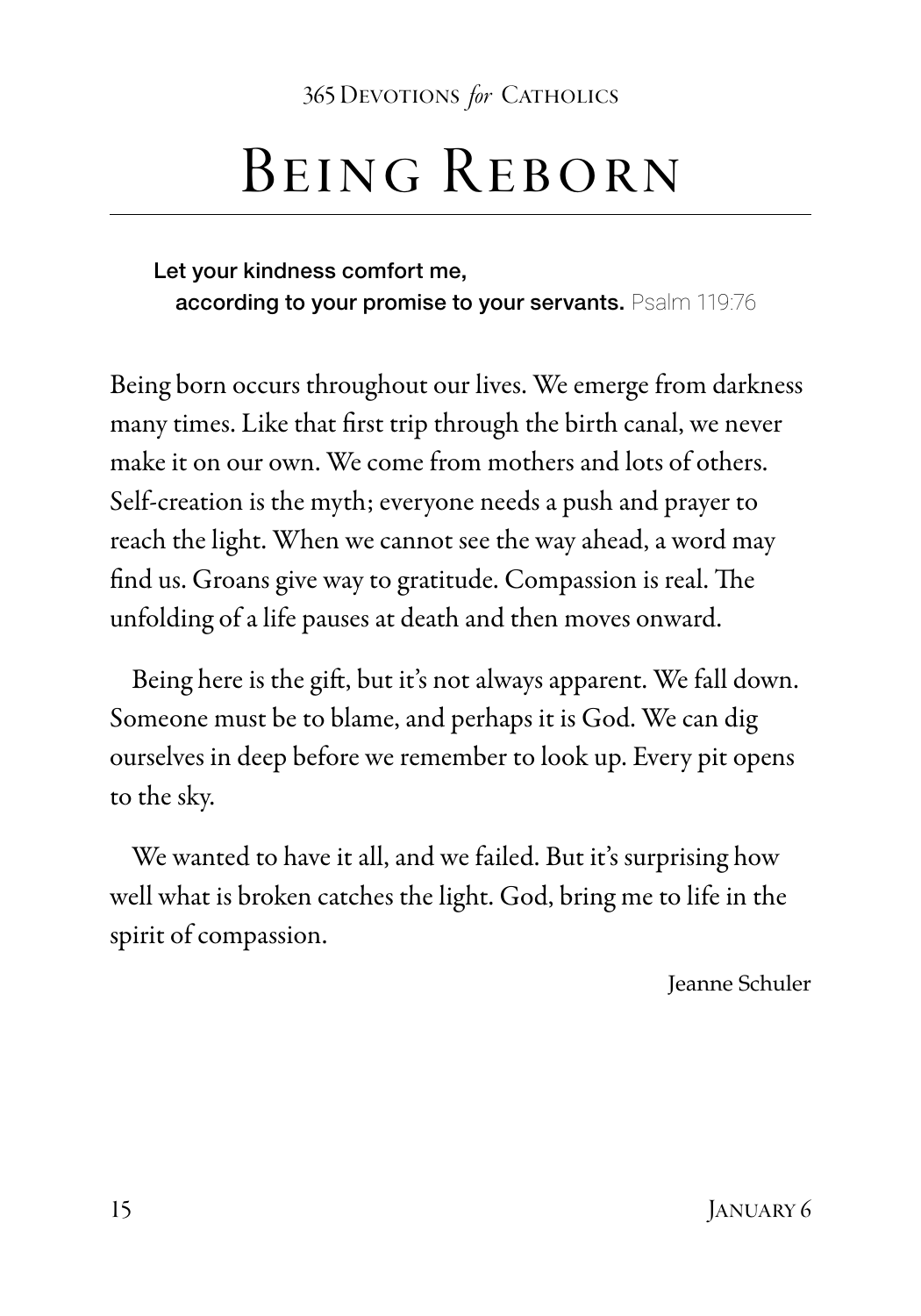## PAYING HOMAGE to God

On entering the house they saw the child with Mary his mother. They prostrated themselves and did him homage. Matthew 2:11

A cherished Christmas tradition in our family was my father's reading aloud to us Henry Van Dyke's haunting story, *The Other Wise Man*. I have never forgotten the message of that tale of the fourth Magi, Artaban. He was to journey with the others, following the great star to pay homage to the King. On his way to meet their caravan, he stops to care for a dying stranger by the road. When he reaches the meeting place, they have left without him.

For thirty-three years he wanders, searching, feeling he has failed. In all his travels, he finds people needing rescue, healing, comfort, food, shelter. As he is dying, a tender voice assures him that whatever he did for the least of these, he did for the One he sought.

We, like Artaban, do not see the actual epiphany of the Divine. But on all the pathways of our journey, we meet and do him homage in our moments of compassion: feeding the hungry, caring for the sick, reading children stories that touch their hearts forever.

Patricia Livingston

January 7 16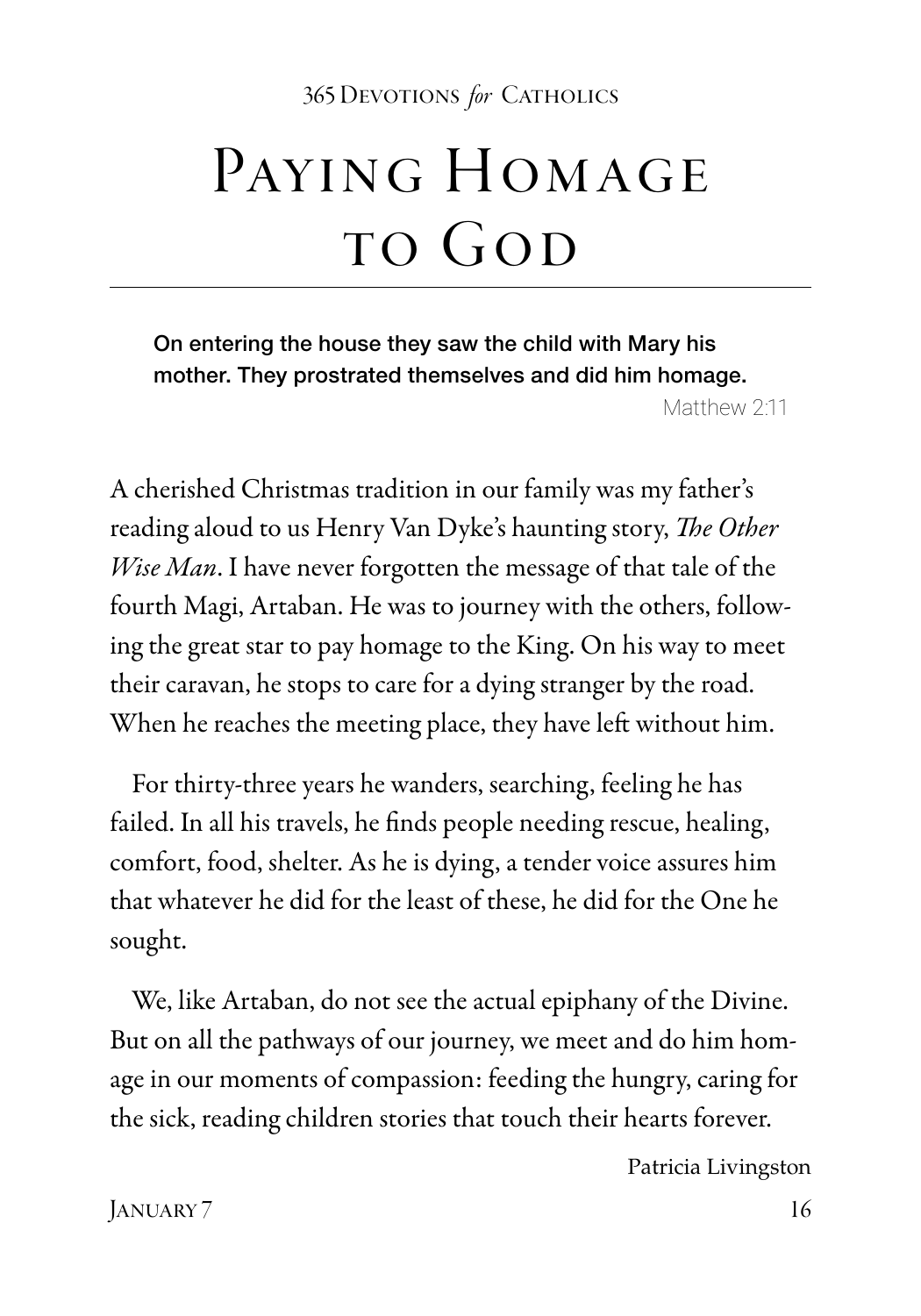### WORDS THAT LAST

Heaven and earth will pass away, but my words will not pass away. Mark 13:31

Spoken twenty centuries ago, the words of Jesus have not passed away. They have been passed along from one generation to the next, from one country to another. His words have instructed millions in the ways of holiness, inspired the discouraged and consoled those who have faced pains and sorrows. Jesus can offer the eternal guarantee that his words will not pass away because he will not pass away. His words are the good news that neither time can diminish nor death destroy.

Some day earth and sky will disappear. The sun will make its last delivery of heat and light. The remnants of our beautiful planet will turn into stellar dust, but the words of the Lord will still exist. They promise life beyond comprehension, happiness beyond imagination and eternal security in the great beyond.

*We praise you, Lord, for your words give us spirit and life.*

Fr. James McKarns